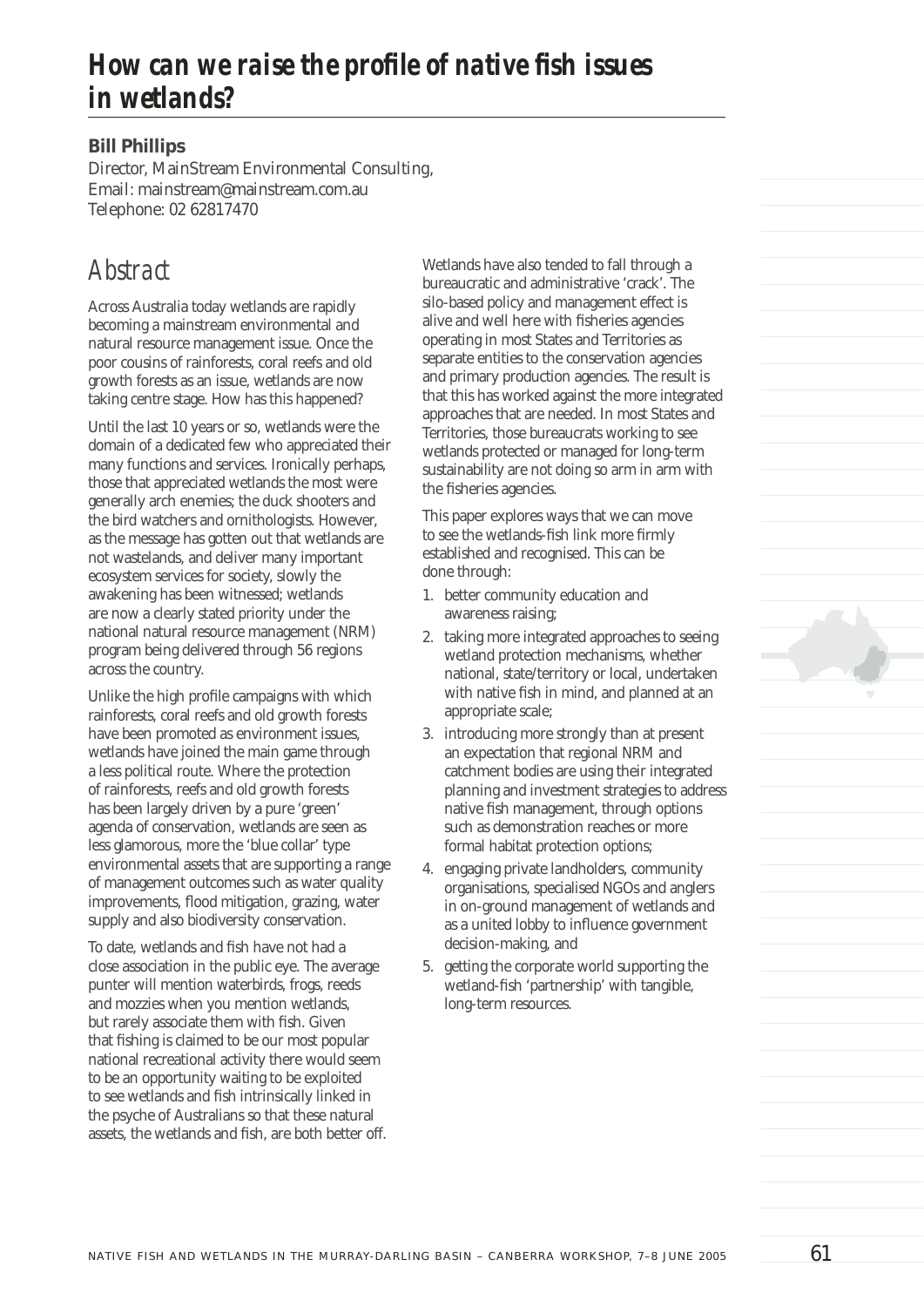### *Introduction*

Globally the connection between wetlands and the fish they support, help produce or conserve is well established; much more so than here in Australia it seems. The developing world in particular has long recognised this relationship and in many of these countries the protection and management of wetlands is driven to a large extent by the reliance of their people on fish products.

A coffee table book on the wise of wetlands that I assembled a few years ago attracted nearly 8,000 photographs from around 130 countries. About 70 per cent of these illustrated the importance of wetlands as the source of fish.

## *The growing recognition of the importance of wetlands*

Here in Australia, wetlands are fast becoming 'flavour of the month'. Wetlands are rapidly becoming a mainstream environmental and natural resource management issue. Once the poor cousins of rainforests, coral reefs and old growth forests as an issue, wetlands are now taking centre stage. How has this happened?

Until the last 10 years or so, wetlands were the domain of a dedicated few who appreciated their many functions and services. Ironically perhaps, those that appreciated wetlands the most were generally arch enemies; the duck shooters and the bird watchers and ornithologists. However, as the message has gotten out that wetlands are not wastelands, and deliver many important ecosystem services for society, slowly the awakening has been witnessed; wetlands are now a clearly stated priority under the natural resource management (NRM) program being delivered through 56 regions across the country.

Unlike the high profile campaigns with which rainforests, coral reefs and old growth forests have been promoted as environment issues, wetlands have joined the main game through a less political route. Where the protection of rainforests, reefs and old growth forests has been largely driven by a pure 'green' agenda of conservation, wetlands are seen as

less glamorous, more the 'blue collar' type environmental assets that are supporting a range of management outcomes such as water quality improvements, flood mitigation, grazing, water supply and also biodiversity conservation.

Lots of factors have helped raise the profile of wetlands. As mentioned above, there has been growing recognition of their importance in government circles, such the Natural Heritage Trust and Natural Resource Management programs. Across the country there is an almost complete suite of wetland policies and strategies. The Commonwealth has one, which it has to be said seems to be gathering dust on the bookshelves of senior bureaucrats and Ministers these days even though being Cabinet-endorsed in 1996. All States and Territories, with the exception of the ACT, have either a wetland policy or strategy, although Victoria's has been subsumed into its biodiversity strategy.

The last decade has also witnessed the emergence of fishing shows and icons; such a Rex Hunt and Andrew Ettingshausen. These are all feeding off what we are told is our most popular recreational activity; fishing. Then there have been government initiatives to buy out commercial fishing licences and introduce (at least in NSW) fishing licences, the proceeds of which are helping with rehabilitating fish habitats, in large part, wetlands.

Several non-governmental organisations have taken a greater interest in wetlands too over the past decade; most notably, Wetlandcare Australia, WWF Australia and Conservation Volunteers Australia (CVA, through their Revive our Wetlands program). Some of this interest has been supported by sponsors from the business sector, such as BHP-Billiton for CVA's Revive program) and Banrock Station Wines (Hardy's Wine Company) that supports wetland conservation projects both here and in several other countries.

The notable thing about most of these policy and other wetland-related initiatives is that they have not focussed on fish management or conservation as a primary driver. In fact, the strongest indication of this nexus comes through the Native Fish Strategy of the Murray-Darling Basin, which is what brings us here today.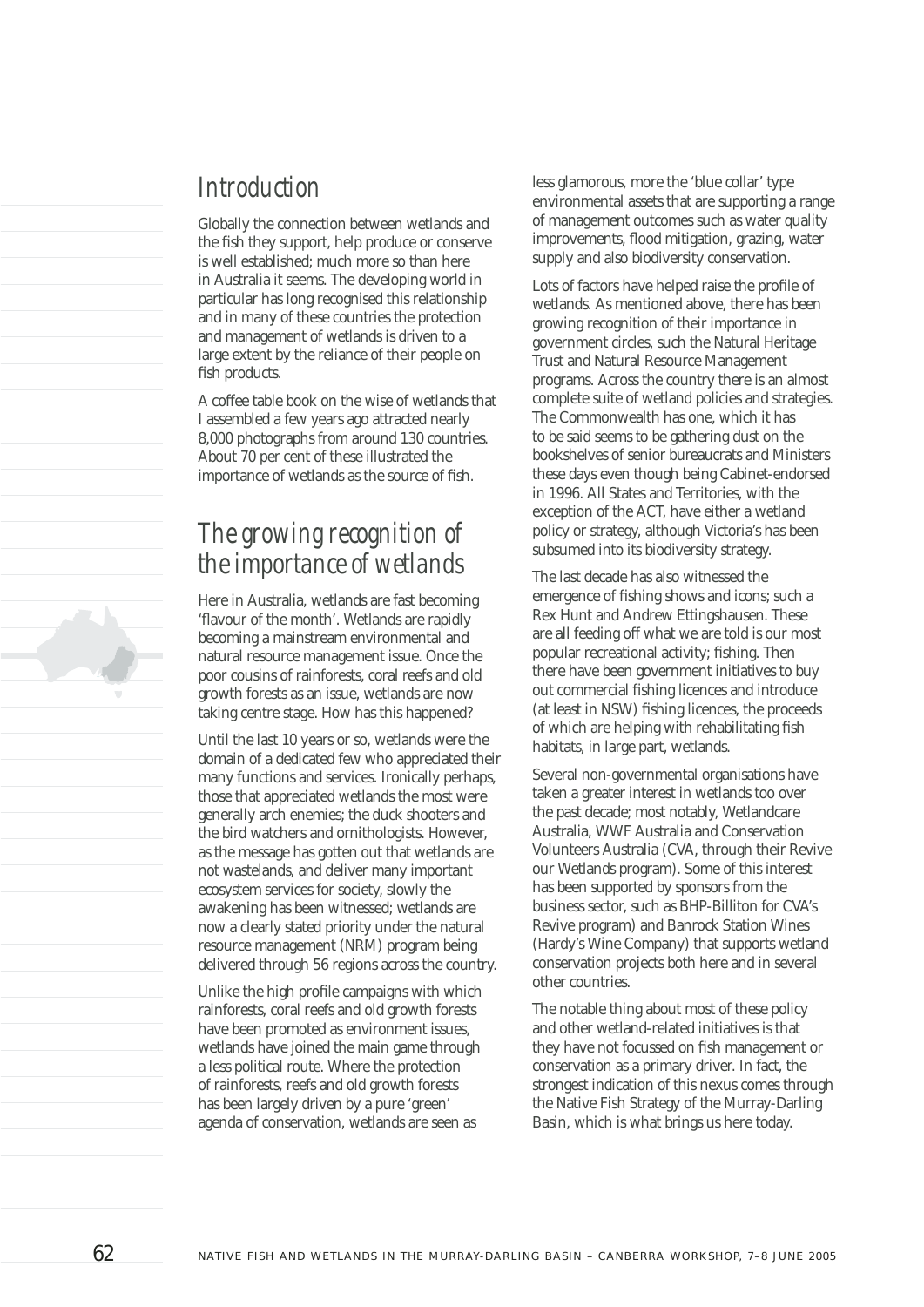## *Wetlands and fish management still not strongly connected issues in Australia*

To date, wetlands and fish have not had a close association in the public eye. The average punter will mention waterbirds, frogs, reeds and mozzies when you mention wetlands, but rarely associate them with fish. Given that fishing is claimed to be our most popular national recreational activity there would seem to be an opportunity waiting to be exploited to see wetlands and fish intrinsically linked in the psyche of Australians so that these natural assets, the wetlands and fish, are both better off.

Wetlands have also tended to fall through a bureaucratic and administrative 'crack'. The silo effect is alive and well here with fisheries agencies operating in most States and Territories as separate entities to the conservation agencies and primary production agencies. The result is that this has worked against the more integrated approaches that are needed. In most States and Territories those bureaucrats working to see wetlands protected or managed for longterm sustainability are not doing so arm in arm with the fisheries agencies. There is a need for integrating mechanisms that will see this overcome. One way to achieve this is to ensure that Commonwealth and State/ACT wetland and fish management policies are being implemented in an integrated way and that this meshes (in this context) with the NFS of the MDB. This integrated policy framework in turn needs to be reflected in the regional NRM and catchment plans being prepared and implemented by catchment management authorities and similar bodies across the Murray-Darling Basin. Such policy coherence would greatly strengthen the coordinated management actions being called for by the Action Plan this workshop has developed.

Another area of bureaucratic 'silo-ism' relates to protected areas. Australia has been enthusiastically pursuing a national system of marine protected areas for several years and in most cases applies complex zoning schemes to allow a continuation of a range of human uses within such areas. Examples include the Great Barrier Reef Marine Park and the Solitary Islands Marine Park. However, once we move to the non-marine biome, the National Reserves System (NRS) has tended to overlook aquatic

ecosystem; focussing instead on terrestrial landscapes in general. It seems that aquatic protected areas are in the 'too hard basket', presumably because of expected opposition from a range of water users or those people that enjoy our rivers for a range of recreational activities.

From a planning perspective rivers are simply skinny oceans and it would seem that we need to be considering how to transfer some of the zoning-type management models from the marine biome into freshwater systems.

Another glaring example of government 'silo-ism' relates to the declaration of Wetlands of International Importance, otherwise referred to as Ramsar sites. Australia has 64 of these at present; most being somewhat cynical 're-badging' exercises of already established protected areas. It is only recently that some private landholdings have been Ramsarlisted, this being initiated by the landholders themselves or NGOs working with them, WWF Australia most notably.

Under the Ramsar Convention there are eight criteria against wetlands (which can also include river reaches!) can be qualified. A site need only satisfy one of the criteria to be listed under the Convention. Two of these criteria (see below) relate to fish biodiversity, habitat values and productivity (numbers 7 and 8). To date there are but a handful of Australia's sites that qualified under these criteria; more by accident than design. There is no systematic effort to see these criteria applied, and I hazard to guess that most of our fisheries agencies don't even know they exist. Globally, there are 1,425 Ramsar wetlands (as of yesterday) and 39 of these qualified against criterion 7 (21 of these being inland sites) and 54 sites qualified against criterion 8 (22 of these being inland sites). Australia needs to grasp this opportunity and begin to use Ramsar listing as part of the suite of tools available for seeing our most important fish habitats recognised. It should be remembered that Ramsar's core principle is 'wise use' or ecologically sustainable development and so Ramsar listing a floodplain wetland or river reach does not necessarily see it 'locked up' and all users excluded. Witness the Banrock Station Wetland of International Importance in the Riverland of South Australia and even The Coorong where commercial fisheries continue within a Ramsar site.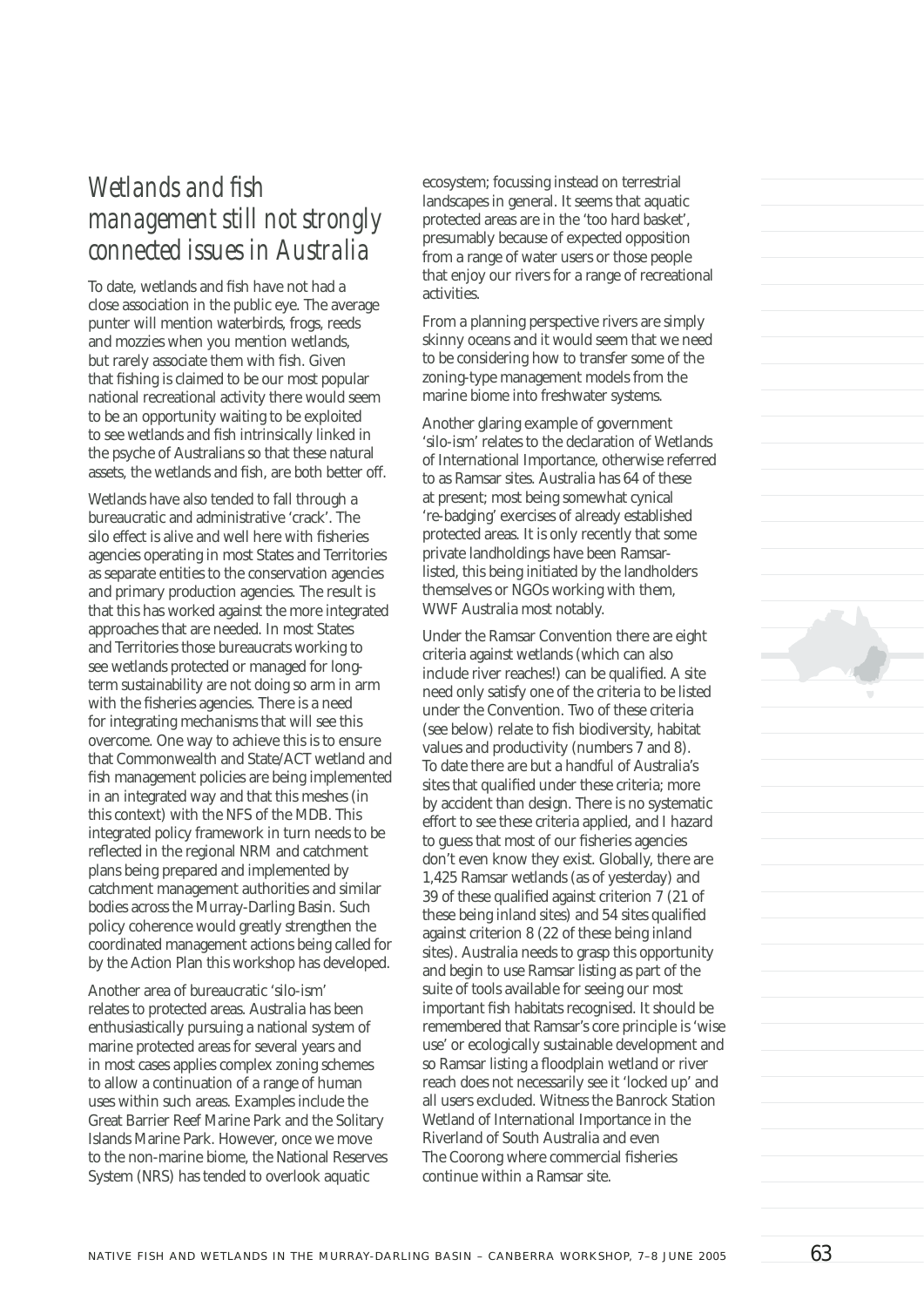#### *Criterion used to qualify Ramsar sites*

In order to qualify a site must satisfy one or more of the following. Why is Australia neglecting criteria 7 and 8?

- Criterion 1: Contains a representative, rare, or unique example of a natural or nearnatural wetland type found within the appropriate bioregion.
- Criterion 2: Supports vulnerable, endangered or critically endangered species or threatened ecological communities.
- Criterion 3: Supports populations of plant and/or animal species important for maintaining the biological diversity of the region.
- Criterion 4: Supports plant and/or animal species at a critical stage in their life cycles, or provides refuge during adverse conditions.
- Criterion 5: Regularly supports 20,000 or more waterbirds.
- Criterion 6: Regularly supports 1% of the individuals in a population of one species or subspecies of waterbird.
- Criterion 7: Supports a significant proportion of indigenous fish subspecies, species or families, life-history stages, species interactions and/or populations that are representative of wetland benefits and/or values and thereby contributes to global biological diversity.
- Criterion 8: Is an important source of food for fishes, spawning ground, nursery and/or migration path on which fish stocks, either within the wetland or elsewhere, depend.

Returning to the context of the Native Fish Strategy, it refers to the development of a system of Habitat Management Areas across the Basin. There is a project underway at present that will scope out how this might be taken forward, but it is clear that some of the key issues will be how such a system would work with existing Commonwealth and State/ACT Government options that already exist, such as heritage river listing, Ramsar listing, fisheries reserves etc. A second threshold issue will be how to design such a system to deliver the desired outcomes for native fish. And, thirdly, how to gain political and community support for such a system. The latter is a major challenge since these waters have already been muddied (so to speak) by some ill-informed and rather

reactionary views expressed by those who feel threatened by the idea of a national parks system for the rivers. Selling the benefits of such a system to these stakeholders will have to be a very high priority, and is considered further in the following section.

#### *Creating stronger policy coherence*

To summarise the foregoing, the following are recommended as actions that would greatly help to provide policy coherence between layers of government, the various natural resource management agencies at the State/ACT level and the catchment management bodies:

- 1. Promote policy linkages and coherence at the Commonwealth and State/ACT levels so that fisheries management, wetlands management, biodiversity conservation, water resources management etc are working in a united way for pursuing the NFS targets.
- 2. Seek to have native fish management a higher priority through the NRM program with regional and catchment bodies expected to specify targets, including in relation to managing wetland habitats, as part of integrated plans and their associated investment strategies.
- 3. Create a training and information sharing initiative to support cross-fertilisation of experiences and lessons learned between regional/catchment NRM bodies and site managers.
- 4. Escalate efforts to use existing habitat management tools (heritage rivers, fish habitat reserves, Ramsar listings etc) as an integrated 'toolkit' for enhancing native fish habitat availability and management. Support the efforts of regional and catchment bodies in applying these tools.
- 5. Once the current project examining the concepts and issues for developing Habitat Management Areas or similar is completed, seek ways to move ahead with building a coherent system of protected areas for aquatic biodiversity conservation, and community benefit.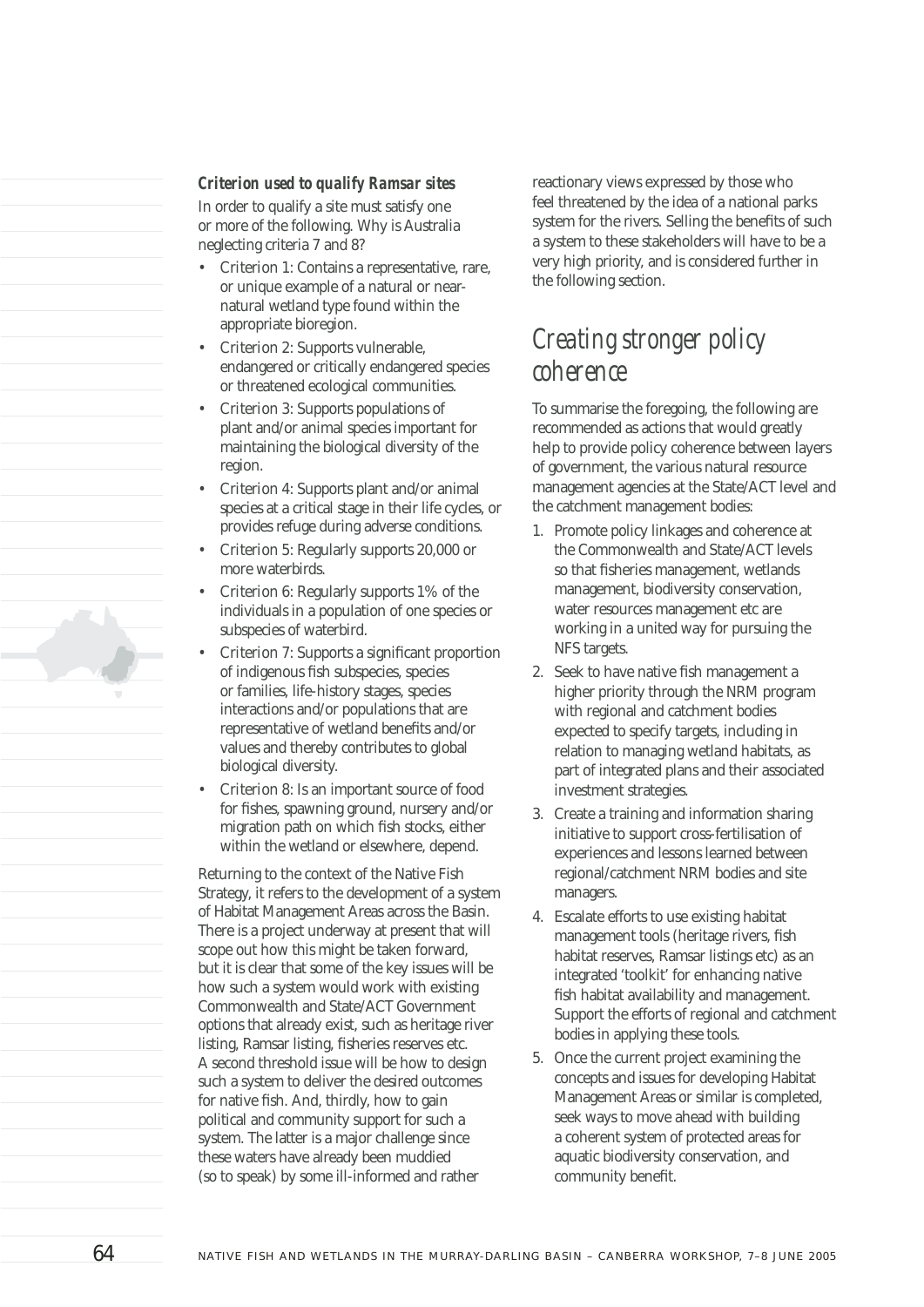## *Getting the community empowered and actively engaged in site planning and management*

As highlighted at the conclusion of the preceding section, a key aspect of advancing the agenda of improved wetland management to benefit native fish will be to gain support for and direct involvement from the community.

A key part of community empowerment will be through promoting the message that:

'healthy wetlands = more  $fish = happy$ anglers = smiling regional communities'

In other words, stress that wetlands and fish are intrinsically linked management issues, and, that by protecting or rehabilitating wetlands there will be more fish to catch and this will bring local economic benefits to regional centres through the anglers it attracts to the rivers.

Ideally, a campaign to raise awareness of these issues would be helped by the fishing icons of television fame. While they already convey some messages about habitat management, this could be stronger and more focused on the issues of maintaining healthy wetlands for fish. A related issue is that of alien fish management, and there would seem to be merit in also involving these fishing 'gurus' in promoting the right messages about responsible behaviour.

To date there has not been great attention given to using some of our more charismatic fish to raise awareness of the management issues. Yes, there is the big Murray cod at Tocumwal, but we need to be using these fish icons more to carry take home messages about fish habitat management. Fish and chip shops are a central feature of most country towns and even in the suburbs of the larger urban areas. Why aren't we using them to carry message about fish conservation and habitat management?

As was noted earlier, the last decade has seen several Australia NGOs switch on to wetlands as an environmental issue. It would be fair to say that today only Wetlandcare Australia promotes a strong fish management theme through its logo, web site and project base. Others need to do likewise if we are to see a shift in community understanding and awareness

on these issues. This is not a criticism, simply a recognition that more needs to be done given the dire circumstances of the native fish within the Murray-Darling Basin especially. Greater investment in 'fish-care' or 'angler-care' programs, with similar ethos to Landcare, would seem long overdue.

Selling the native fish-wetlands link will also be greatly assisted if some science can be used to show the dollar value of a hectare of floodplain wetland for its fish production. In 1990, work done in Queensland estimated that a hectare of mangroves in Moreton Bay produced \$1,846 worth of fish per year. This was a powerful tool in planning decisions where mangroves were under threat, and would be similarly useful in mobilising community, government and business sector support greater investment on managing floodplain wetlands.

Yet another area that deserves consideration is that of offering incentives, financial and other, to encourage greater private sector and landholder investment in wetland management. There are numerous tax and other incentives offered for so-called 'landcare' activities. In 2002, a report done by myself and several colleagues (Whitten *et al*, 2002) highlighted a range of possible incentive options for the management of freshwater ecosystems. This report included fact sheets for private landholders and a detailed critique of possible policy options for the Commonwealth and States/Territories to consider. While these can still be found buried away in the web site of the Commonwealth Department of Environment and Heritage, to my knowledge they have never been promoted or acted on.

Finally, there would seem to be many opportunities to engage the corporate sector in sponsoring wetland management to benefit fish. As our number one recreational activity, and a multi-billion industry, it is perhaps surprising that we don't see more obvious signs of the business sector being involved here. Why not signs at rehabilitated wetlands saying such as "this precious native fish nursery rehabilitated with the support of Daiwa" (or some other well known fish tackle manufacturer).

To summarise the above, the following are recommended as actions that would assist to provide get strong community support and engagement in improved wetland management